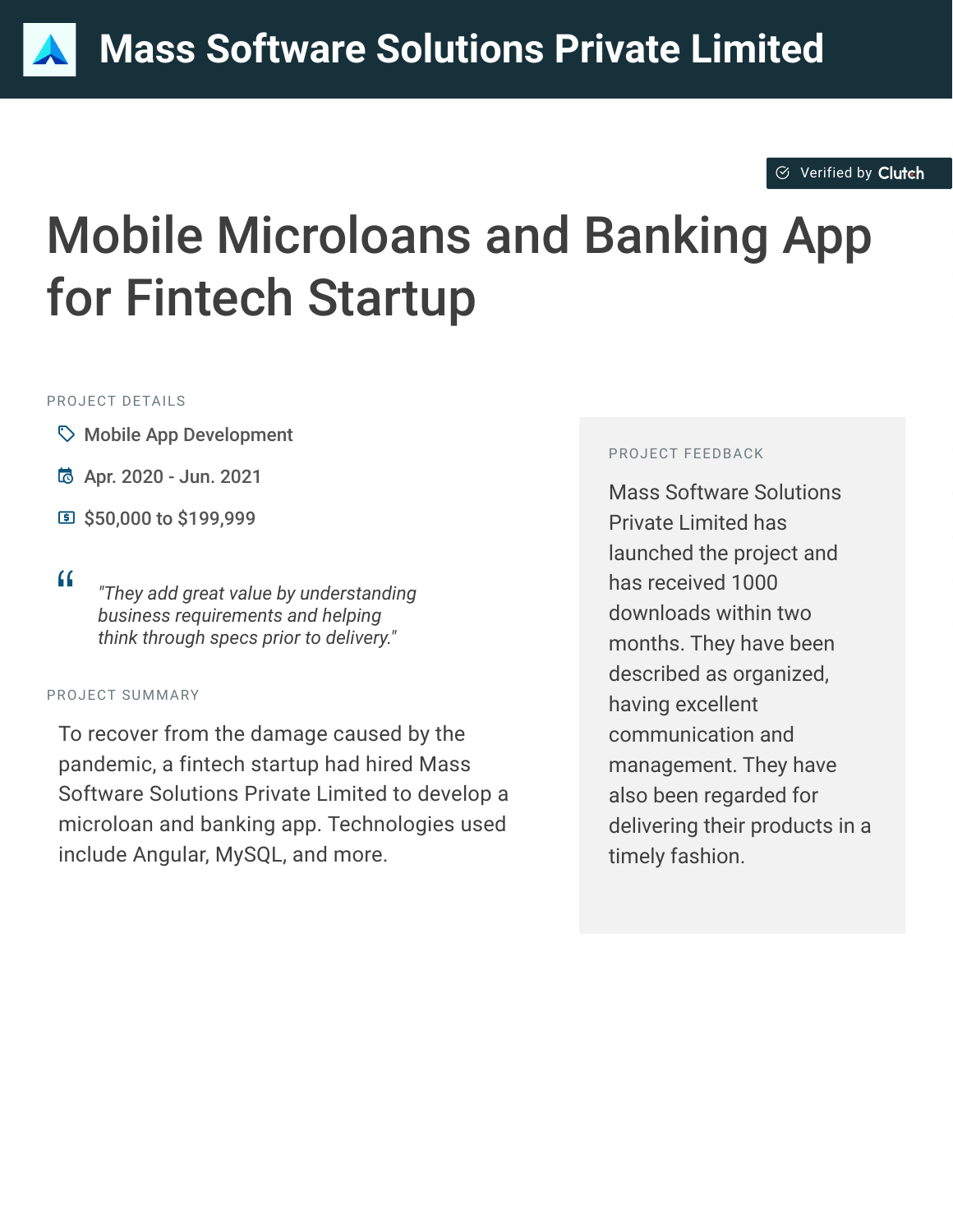# The Client

Please describe your company and your position there.

I am a founder of a FinTech startup.

# The Challenge

### For what projects/services did your company hire Mass Software Solutions Private Limited, and what were your goals?

To do core development work on our product, as we started from zero and launched over the last year, during the pandemic.



### CLIENT RATING

5.0 Overall Score

| Quality:            |  | 4.5 |
|---------------------|--|-----|
| Schedule:           |  | 5.0 |
| Cost:               |  | 3.5 |
| <b>Would Refer:</b> |  | 5.0 |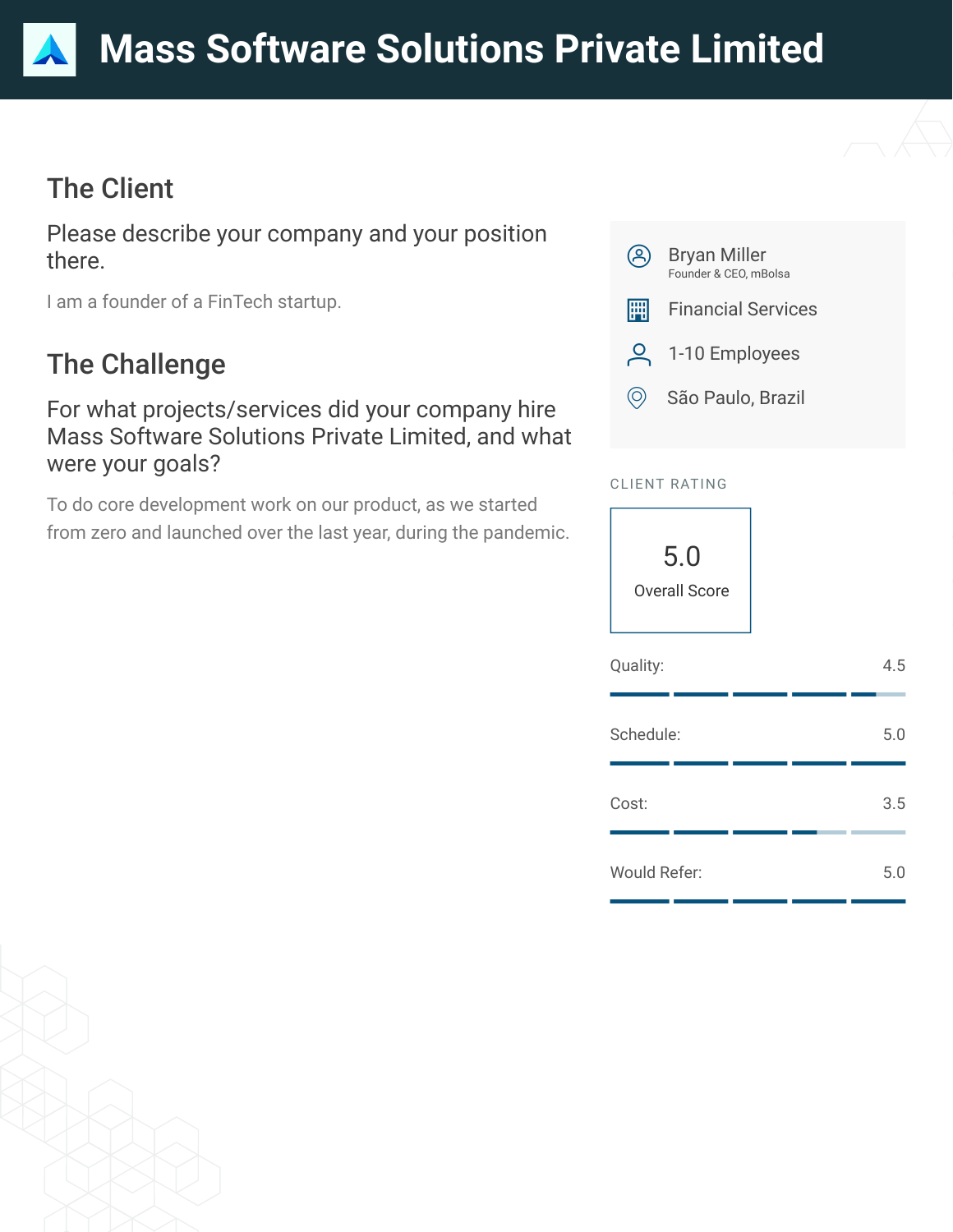# The Approach

### How did you select this vendor and what were the deciding factors?

I liked their professional presentation, history of building similar apps, ability to answer questions and think outside the box.

### Describe the scope of work in detail, including the project steps, key deliverables, and technologies used.

To start from zero and help spec and develop a microloan and banking app to be used in the Brazilian market. Utilized Angular, Node JS, Python, Mysql, and AWS - among other technologies.

### How many resources from the vendor's team worked with you, and what were their positions?

Assigned Project Manager who worked with us throughout - ontime and professional. Head of dev team also had project and product overview, was readily available to discuss and help solve problems. Other technical resources as required for specific delvierables.

# The Outcome

### Can you share any measurable outcomes of the project or general feedback about the deliverables?

Delivered on time as desired and discussed. Within 2 months have over 1000 downloads and a growing funnel of users in production.

### Describe their project management style, including communication tools and timeliness.

Generally organized in sprints via Jira. Excellent communication and overall management.